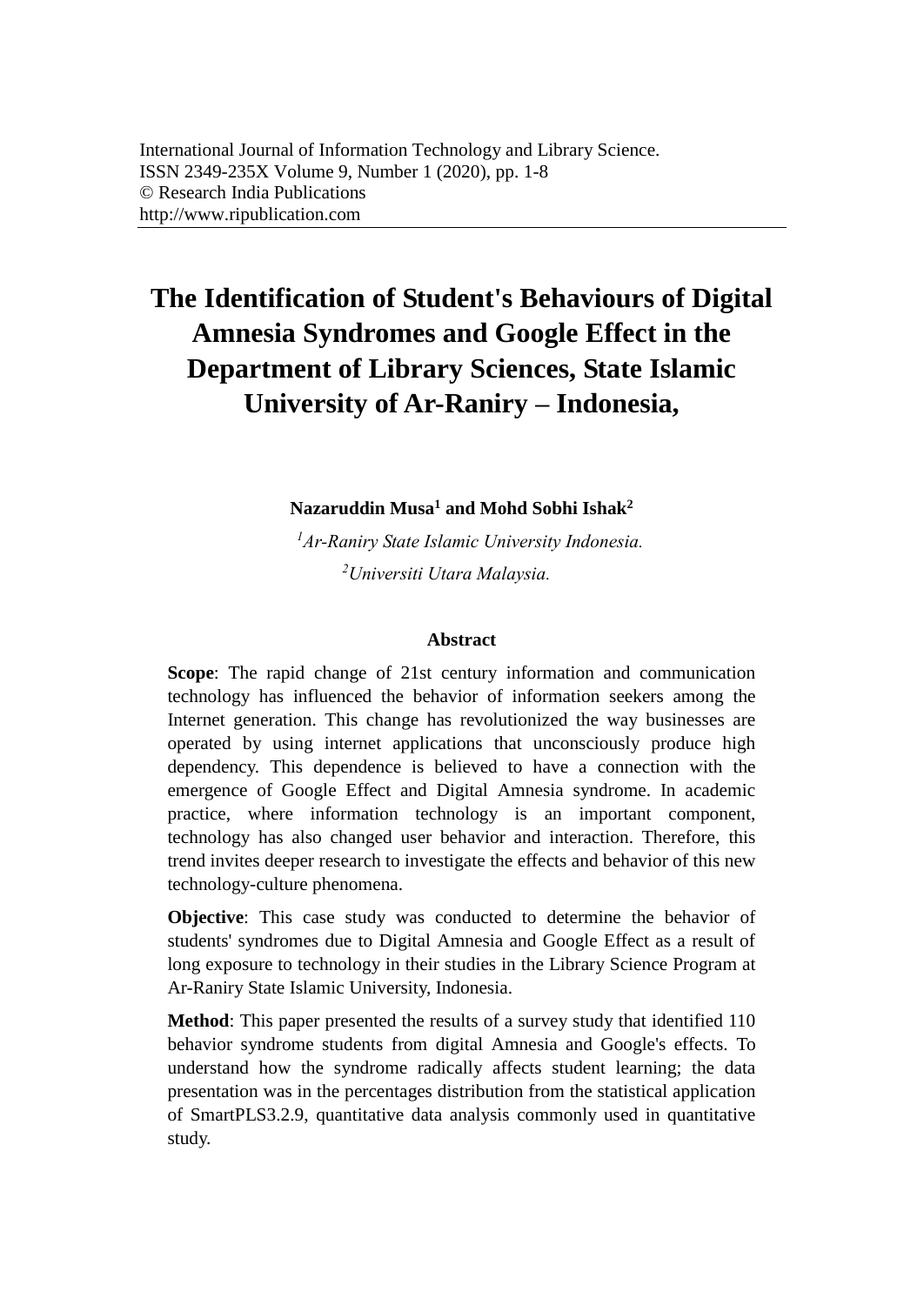**Finding**: Results revealed that the Google and Digital Amnesia Effect syndrome were experienced by the majority of participants. The majority of students (70%) claim to be more dependent on smartphones than ever before. About 84.5% of students use a smartphone as a reminder while 70.9% state that by transferring their memory to a smartphone. They feel their concentration is more increased when the device is with them. Then 78.2% of students stated that smartphones can help them understand lessons better, and 51% of students felt more motivated to answer questions and 59% expressed more confidence to discuss new things when smartphones existed. Interestingly, even though 73.6% of students felt confused with too much information and 78.9% were annoyed with many hyperlinks. Therefore, the authors still believe that the phenomenon of dependence on Internet use in the form of Google Effect and Digital Amnesia syndrome is a normal phenomenon in the technological-cultural era, respectively 69.1% and 88.1%.

**Conclusion**: These findings indicate that the Google Effect syndrome, and Digital Amnesia are global syndromes that occur every millennial generation that has a significant influence on studying such high dependency. So this finding is very useful for those who see technology with an impact on learning, especially universities

**Keywords:** Digital Amnesia, Google Effect, Syndromes, and Information Seeking

#### **INTRODUCTION**

The adaptation of digital technology in 21st century learning practices has not only revolutionized educational goals such as gaining certain core competencies but has also influenced various psychological behaviors of students (Collins & Halverson, 2018; Brynjolfsson & McAfee, 2011; De Freitas, Morgan & Gibson, 2015) . This digital technology makes it possible to revolutionize learning practices from conventional use to digital. Therefore, this technology is increasingly popular among students who are born and live as digital natives. This happens because learning in this digital day is mostly done in various models of information technology such as social media, network games, mixed media, and smartphones (Kuss & Griffiths, 2017). Using social media for example, learning is now more fun because it connects more people with more information even globally. As a result, more and more social media users are engaging themselves with opportunities to enhance their learning with people who have the same interests and priorities in learning.

More education institutions are now aware that the important of effective media to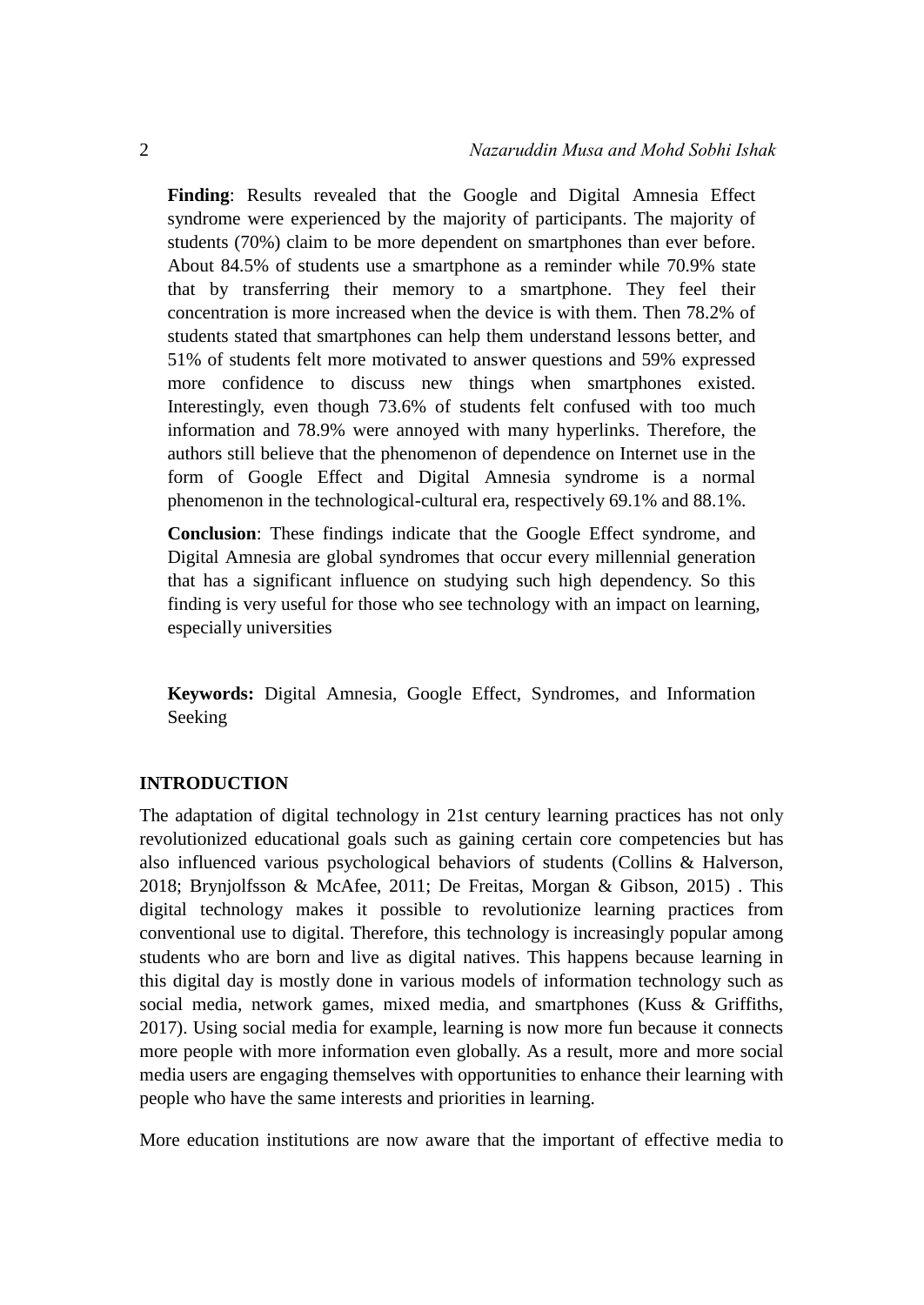improve learning results as they are allowing students to access a large numbers of contents using handy technology. This is in line with online literacy promoting the sophisticated strategic ability to find information, organize and manage, and creating new knowledge. Apart from positive results, many studies have proven that too much exposures a screen it also can result technology-culture syndromes such as vision problem, strained, eyes, neck and others (Lourenco, 2019). Other recent studies revealed that a huge influences on multiple impacts on digital generations especially the one that rely the memory to online technology (Anderson & Rainie, 2012). Therefore, this phenomenon is not only resulting efficiency but also effecting syndromes that can even drop the academic achievement.

Because digital technology services are created for many purposes, users need to know not only positive things but negative results. It should be made aware that the digital generation, technology is not only to enjoy luxury, infotainment, build relationships, social networks, but also to produce increased information and knowledge. When these functions are not properly communicated, dependency on this online network device can potentially be unhealthy behavior. In other words, applications cannot be handled carefully, their presence can affect psychological disorders. As a result, further research needs to investigate digital native experiences when exposure is high with internet tools. For this reason, the aim of this project is to identify student behavior from digital amnesia and Google's syndrome effect using technology during their studies.

At present, the majority of academics who are actively involved in digital utilities are higher education students. They instantly become a digital generation that is constantly working on big data on the Internet that enriches their learning. Then gradually they become individuals who depend on free online information (Van Deursen & van Dijk, 2014). Meanwhile, Ahn, Jun, & Kim (2015) believe that this dependency is to have a connection with the emergence of Google Effects and Digital Amnesia Syndromes. Although in business practice this phenomenon is considered harmless or as a consequence of life in the technological-cultural era. However, in an academic context where technology is a vital component, the behavior of this syndrome is seen as something that gets serious attention.

Techno-cultural phenomena usually experienced can be seen in two aspects; digital amnesia which refers to information that is ignored by storing it on a digital device provided or the information can be accessed again through an online network whenever needed (Kaspersky, 2015) and the phenomenon of Google's effect is that users do not store information in the device in their own memory because they believe that they will always be on Google search whenever needed (Sparrow et al., 2011b). The phenomenon of memory transformation is actually not new in the history of human life. The behavior of sharing memory with close people or partners has long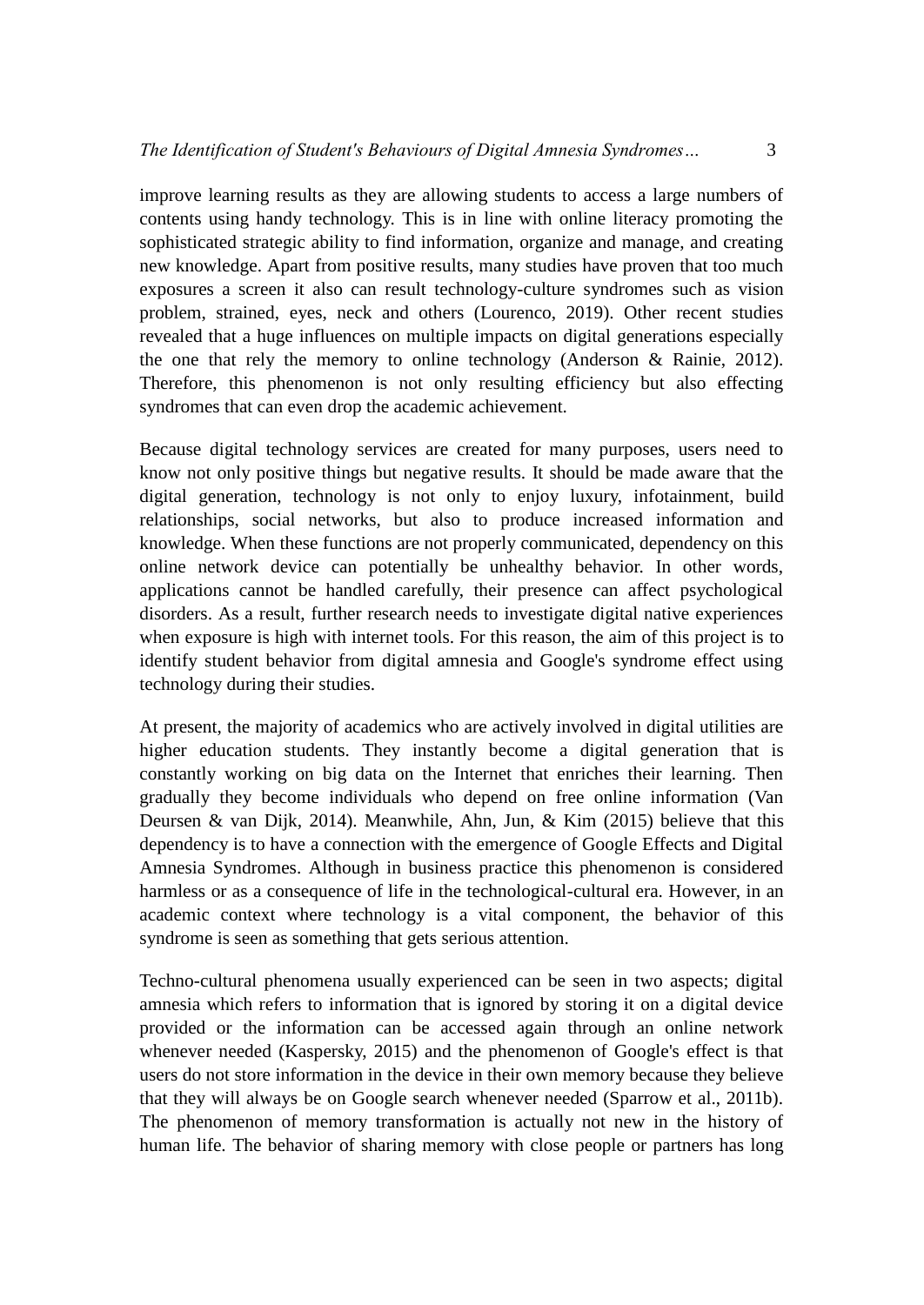been practiced, which is scientifically known as the Transactive Memory Theory developed by Wegner. The premise of transactive memory is effectiveness and efficiency. In other words, this theory believes that it is impossible for people to remember everything they need to share memory with a device (Wegner, Raymond, & Erber, 1991).

In addition, high confidence in technology also has implications for the decline in human memory, especially for smartphones. Previous studies to test the impact of people's trust in technology where participants were tested to read and remember questions easily remembered. Some participants were asked to save facts on the computer while others were told that their notes could not be saved. Some participants from each group were asked to recall the information. The result is that participants who believe in computers have saved their work but experience worse memory loss than participants who believe data is not stored on the computer (Sparrow, Liu, & Wegner, 2011b).

To this day, dependence on smartphones is also increasing. (Han, Kim, & Kim, 2017). conversely the level of anxiety of people getting higher if away from smartphones with some negative effects and addictions. Therefore, this phenomenon of technoculture is increasingly gaining global attention on how the syndrome resulting from Digital Amnesia and the Google Effect is suffering from millennial students at the university. Because this is a global trend due to excessive use of smartphones, more studies on including Indonesia have not been able to show more anticipatory hazard characteristics, so it is deemed necessary for this study to identify the effects and syndromes of both information and communication technology applications in modern times.

## **METHOD**

The Library Science Department Students of State Islamic University of Ar-Ranirry were involved in online survey using the Whatsapps application group. They were about 110 people (17%) of students registered to answer the question on their behaviors of digital amnesia syndrome and Google effect and how the they perceived this phenomenon. The sampling technique was carried out by random for 5 days. After survey was completed, the data was analyzed using the statistical application AMOS under quantitative method. To illustrate how student's behaviors andsyndromes after radically exposed in today's techno-cultural learning in higher educational environment, the case study presented identifying students behaviors.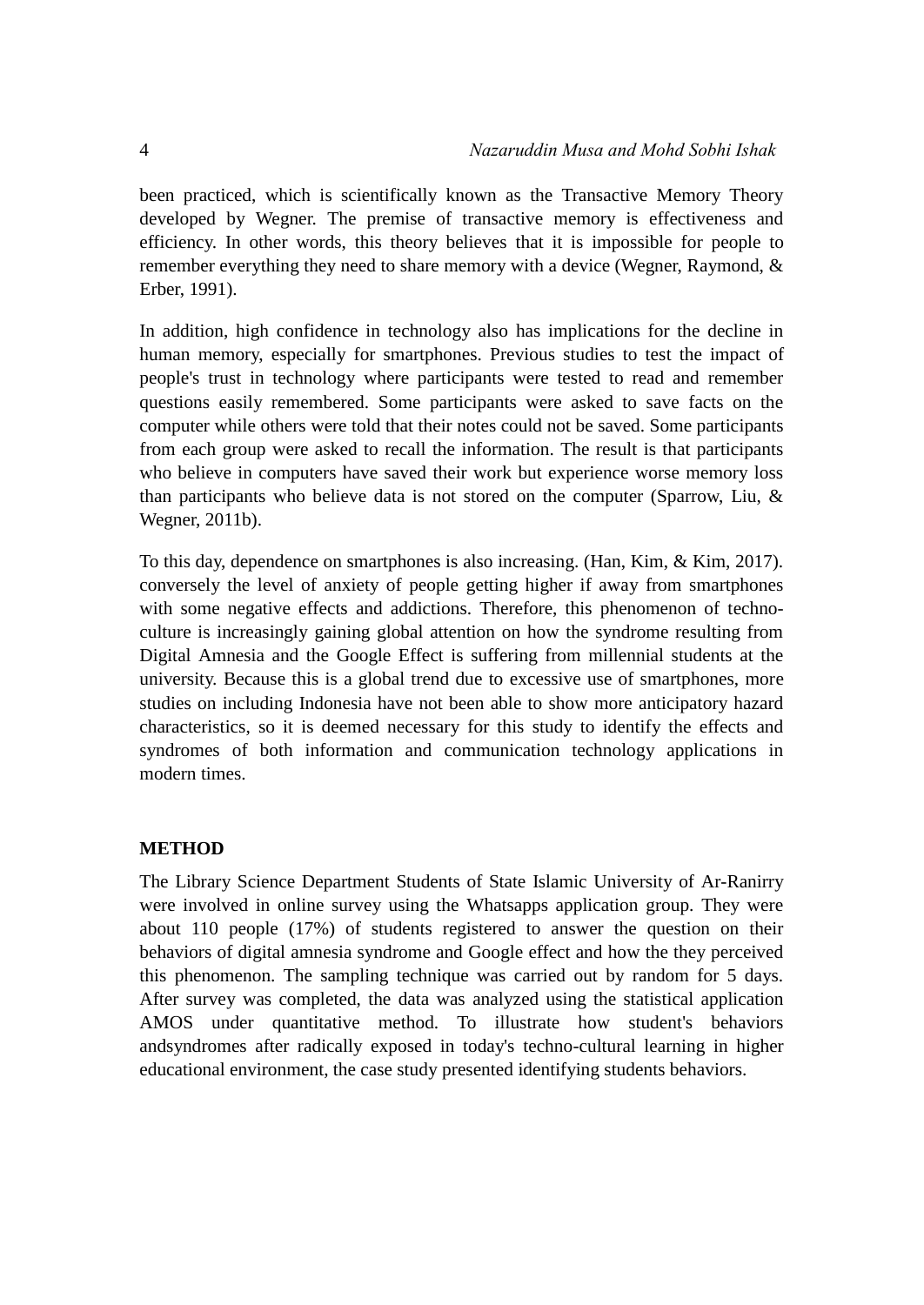## **RESULT**

## • **Digital Amnesia among Students**

The syndromes of smartphone owning among students are very high proving by 96.4% of participants bringing smartphone at all the times for communication and information purposes. They answered survey question, "I take my smartphone with me wherever and whenever I go to access whatever information I need instantly"

Key findings: up 70% students were highly dependent on their smartphones for study and

96.4% always carry smartphones, 84.5% of smartphone is for reminders, 70.9% is for memory saving and concentration, 73.6% was confused with content overload, 78.9% disturbed concentration with hyperlinks, 51% felt more motivated to study, 59% felt so confident in discussion, 78.2% helped understand learning material, and 59.1% perceived those digital syndrome and effect as a normal phenomenon.

The next trend is smartphone dependency phenomenon. These psychological aspects among students were also reised up with 39% of students felt panicked as their smartphones are lost with data stored in. In contrary, there is 10.7% felt calm over losing the smartphone as they put that information in their own brain. About 39% students choose question "I am more depends on smartphone now*...*While 34% students choose survey question as, "I depend more on smartphone now". The rest participants (24, 5%) choose the question, "I am okay before and now".

This findings revealled that having smartphone for students do not only for communication and information reason but also as smart friends for transactive memory (Cherkaoui & Gilbert, 2017). The tendency to store memory digitally is generally for effectiveness and efficiency option as its capacity for memory storage and information recall whenever needed. Refer to data obtained, 89% of students put trusted on their smartphone for helpful reason of memory in wide range of information. These 89% students put their option on this survey question, "I trust my smartphones to store data that I cannot do with my own memory"

## • **Google effect among students**

The fact that Google has taken important part in modern education in enhancing educational efficiency, effectiveness, and productivity benefiting all academic communities (Chen et al, 2011). However, when the information is a big amount and learner memory may decrease as the Google risk. Such this negative influence on the learning brain, Durodolu (2016) supported that the Studies done on the Google negative impact done by the British Research Commission Library was also noted that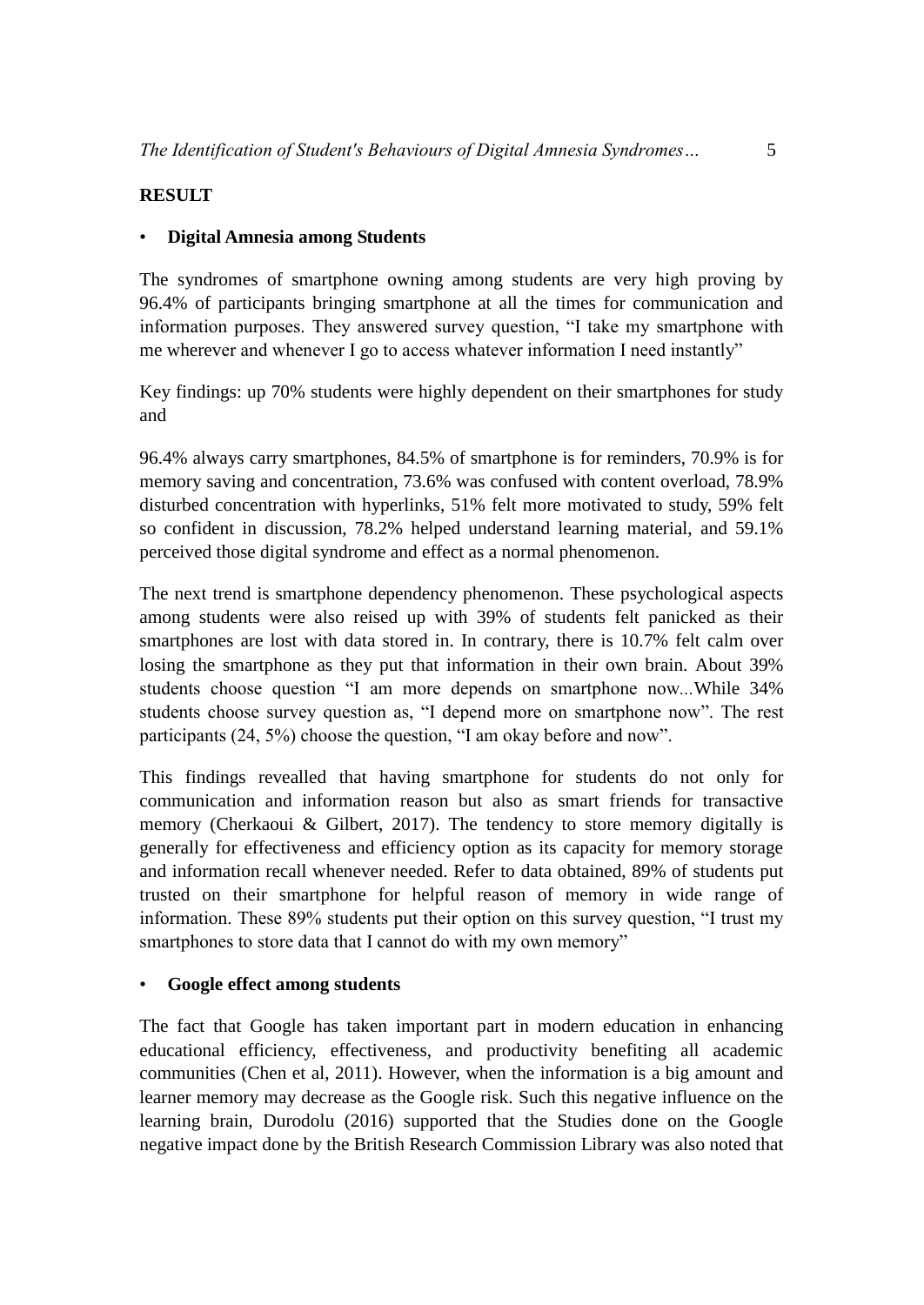the input heavily with large information is a major problem on students learning memory lowing achievement.

Today's academic has integrated digital technological information into their course so that can accessed content from the Google search engine for various purposes. Due to the high quality and credibility of information is difficult for academic to assess; the Google Effect symptoms are quite high among students. The bar chart shows how these symptoms are experienced by students in my workplace. There was 44.6% put option of survey question was searching the information directly on the Internet. About 41% tried to recall their memory. The rest 8.9% consulted with trusted friends, and only 5.4% preferred library.

When asking students' perceptions about their involvement in new technology for learning, The answer is increasing compared to before. This trend is a consequence of the development more applications useful for learning. They generally consider their involvement in new media technology in the digital era as normal. In fact, Google Effect and Digital Amnesia are ordinary phenomena that are relatively harmless. The description of this question can be seen from the perception of students (62.1%) stated that phenomenon is normal. While the students' perception on the Google Effect phenomenon is slightly lower than the Digital Amnesia phenomenon, which is 74.1%.

## **DISCUSSION**

In business context, the phenomena of digital amnesia are considered normal, it only brings impact to business rather to people. However, in learning context, it seem so complex that needs a deeper identification as it can effect motivation and ending up low achievement such as high dependence on technology can weaken the students brain and taking action independently. This syndrome of using much technology becoming students needs for information and communication supporting their courses. Therefore, it will be the problem when uncontrolled utilizing of the technology ranging from problems of addiction, abuse, to dependency.

Even there is no specific evidence of the correlation between too much use of technology and the level of literacy drop, the report done by Global Education Census 2018 survey was that Indonesian academics have brought smartphone and other devices in courses higher than many other academics. Other evidence also mentioned that more students are the top uses of ITC higher education courses (M. Q & Hussin (2010). This evidence is important to review as there is a contradiction between the high level of internet penetration by adolescents and the low level of literacy in Indonesia's digital generation.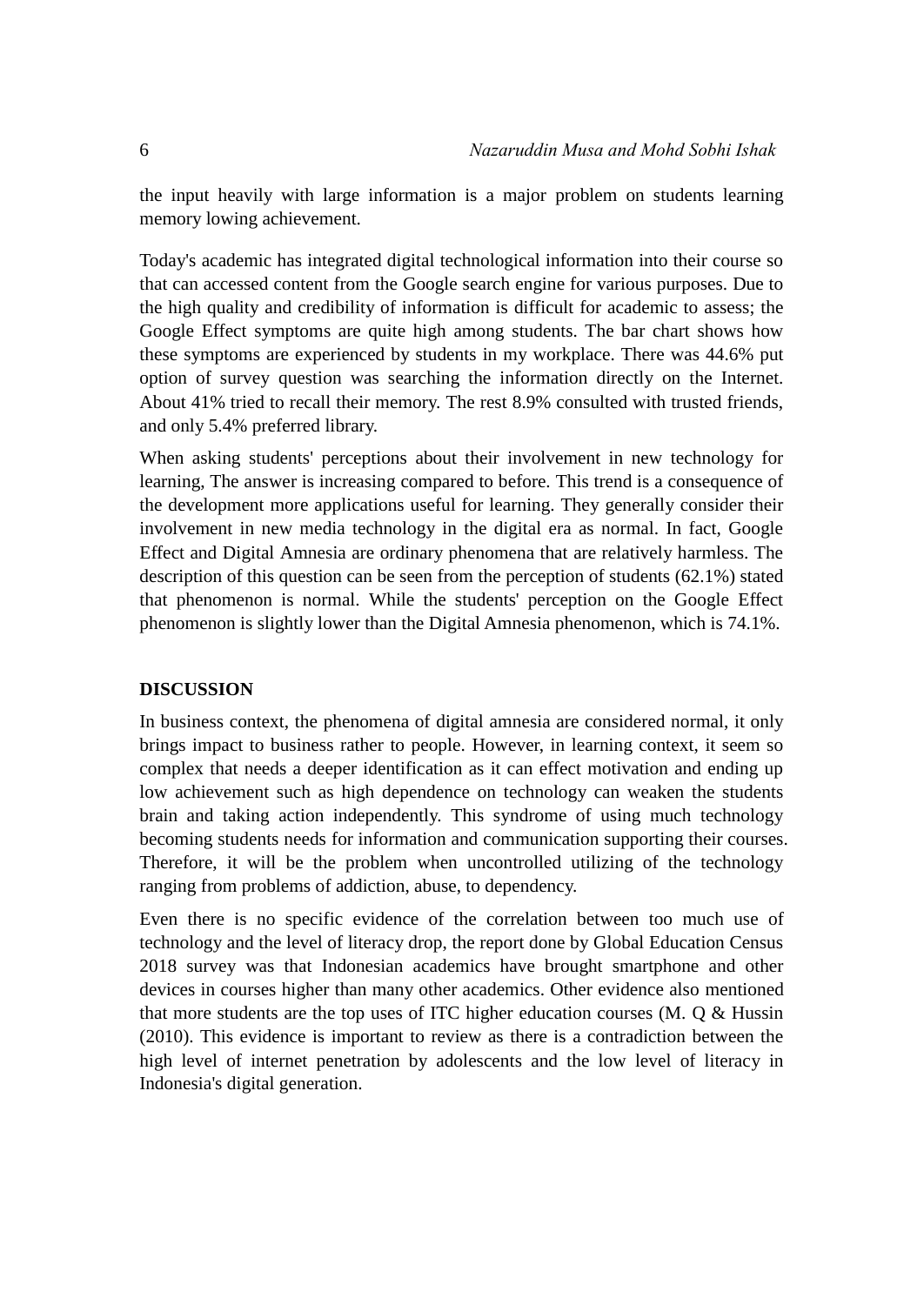### **CONCLUSION**

Although these findings indicate that the syndromes of Google effects, and digital amnesia are global phenomenal, not harmful, further longitudinal research needs to be done to assess long- term effects, especially to assess whether high dependence on smart technology will strengthen or weaken students learning ability of the their brain and taking action dependently because the brain and memory are rarely activated.

#### **REFERENCES**

- Ahn, J. S., Jun, H. J., & Kim, T. S. (2015). Factors affecting smartphone dependency and digital dementia. *Journal of information technology applications & management*, *22*(3), 35-54.
- Anderson, J., & Rainie, L. (2012). Millennials will benefit and suffer due to their hyperconnected lives. *Washington DC, Pew Research Center*, 18-19.
- Brabazon, T. (2016). *The University of Google: Education in the (post) information age*. Routledge.
- Brynjolfsson, E., & McAfee, A. (2011). Brynjolfsson and McAfee. Central Connecticut State University di New Britain. (2016). World's Most Literate Nations
- Cherkaoui, M., & Gilbert, S. J. (2017). Strategic use of reminders in an 'intention offloading' task: Do individuals with autism spectrum conditions compensate for memory difficulties?
- *Collins, A., & Halverson, R. (2018). Rethinking education in the age of technology: The digital revolution and schooling in America*. Teachers College Press.
- De Freitas, S. I., Morgan, J., & Gibson, D. (2015). Will MOOCs transform learning and teaching in higher education? Engagement and course retention in online learning provision. *British Journal of Educational Technology*, *46*(3), 455-471.
- Dresang, E. T. (2008). Radical Change Revisited : Dynamic Digital Age Books for Youth, *8*, 294–304.
- Durodolu, O. O. (2016). Technology acceptance model as a predictor of using information system'to acquire information literacy skills. *Library Philosophy and Practice*.
- Huda, M. Q., & Hussin, H. (2010, December). ICT implementation barriers and organizational issues in Islamic-based higher education institution: The case of Syarif Hidayatullah State Islamic University (UIN) Jakarta. In Proceeding of the 3rd International Conference on Information and Communication Technology for the Moslem World (ICT4M) 2010 (pp. A18-A25). IEEE.